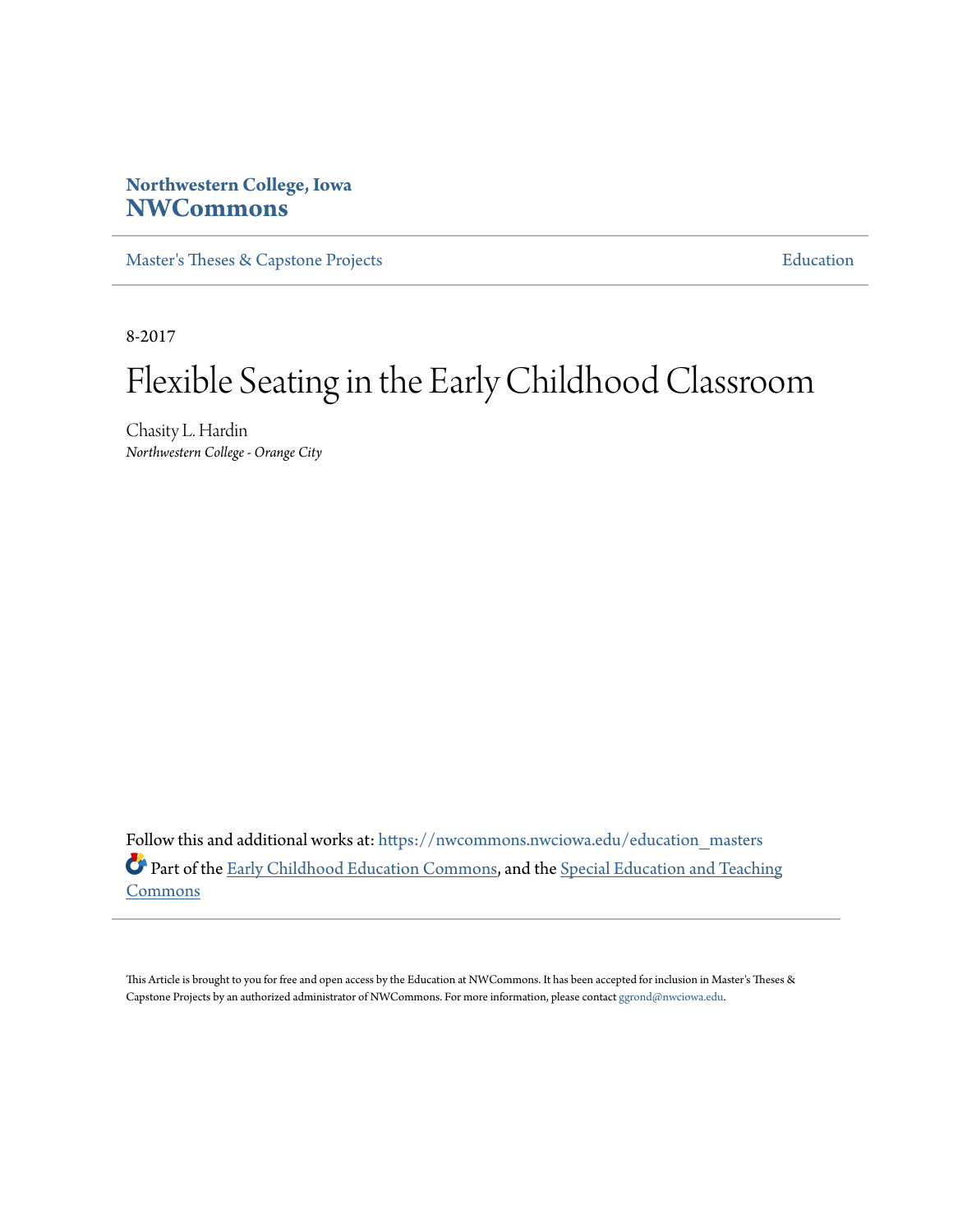Flexible Seating in the Early Childhood Classroom

Chasity L. Hardin

Northwestern College

Orange City, Iowa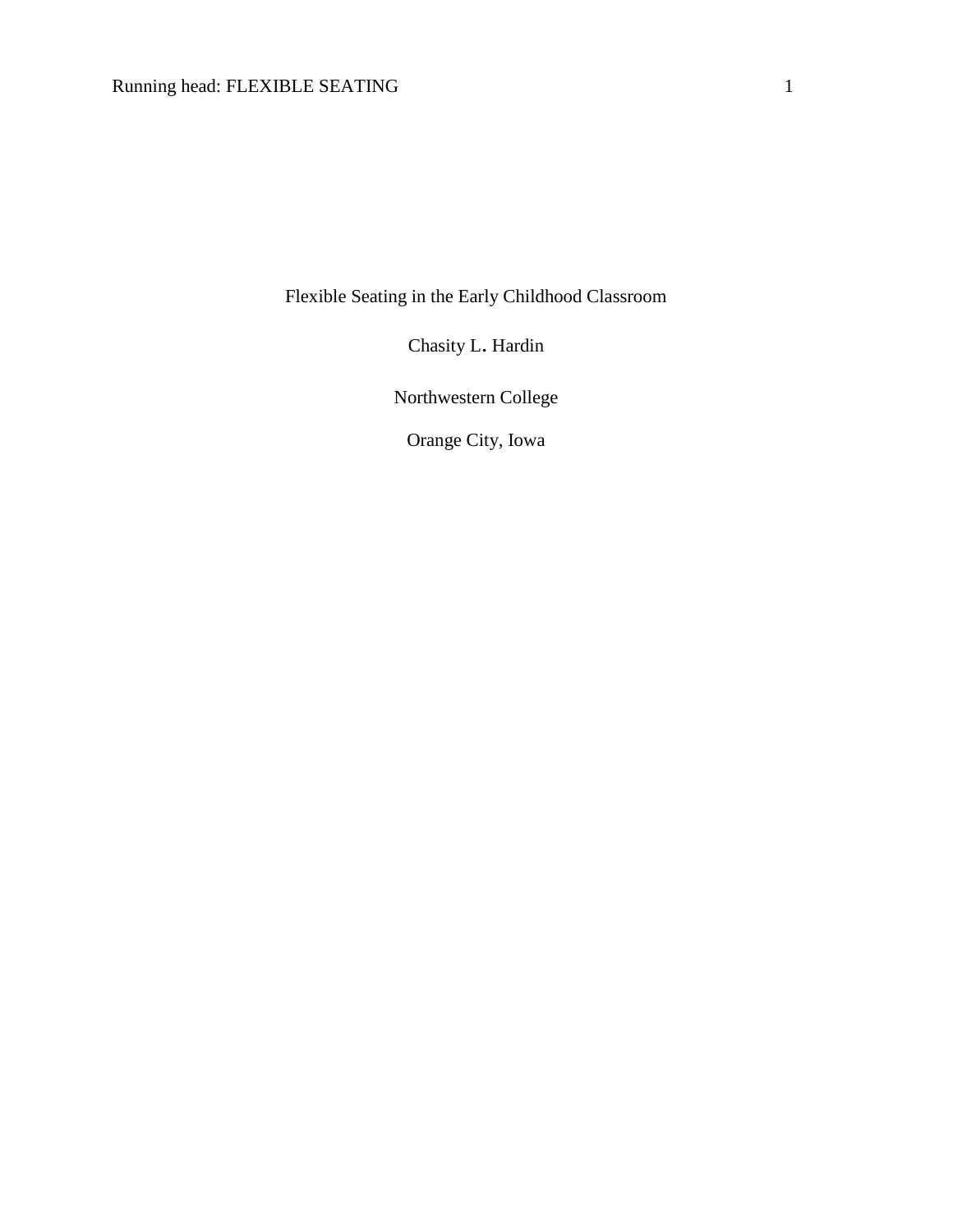# Abstract

Flexible seating has become a recent trend in education. As teachers try to reach the different needs of learners, flexible seating is another way to allow students to comfortably be engaged in learning. Flexible seating gives children the power to choose. Giving them the power of choice, gives students ownership over their participation and engagement in the classroom. Flexible seating can include a variety of options including scoop rockers, pillows, disc o' sits, standing desks, therapy balls, and many more options. Some professionals are beginning to note that students are often more engaged in their learning when flexible seating options are offered within the classroom. This literature review will highlight the benefits that come along with offering flexible seating in a classroom for both special education and general education students. In the future, active research on this topic would be beneficial considering the information gathered in this review.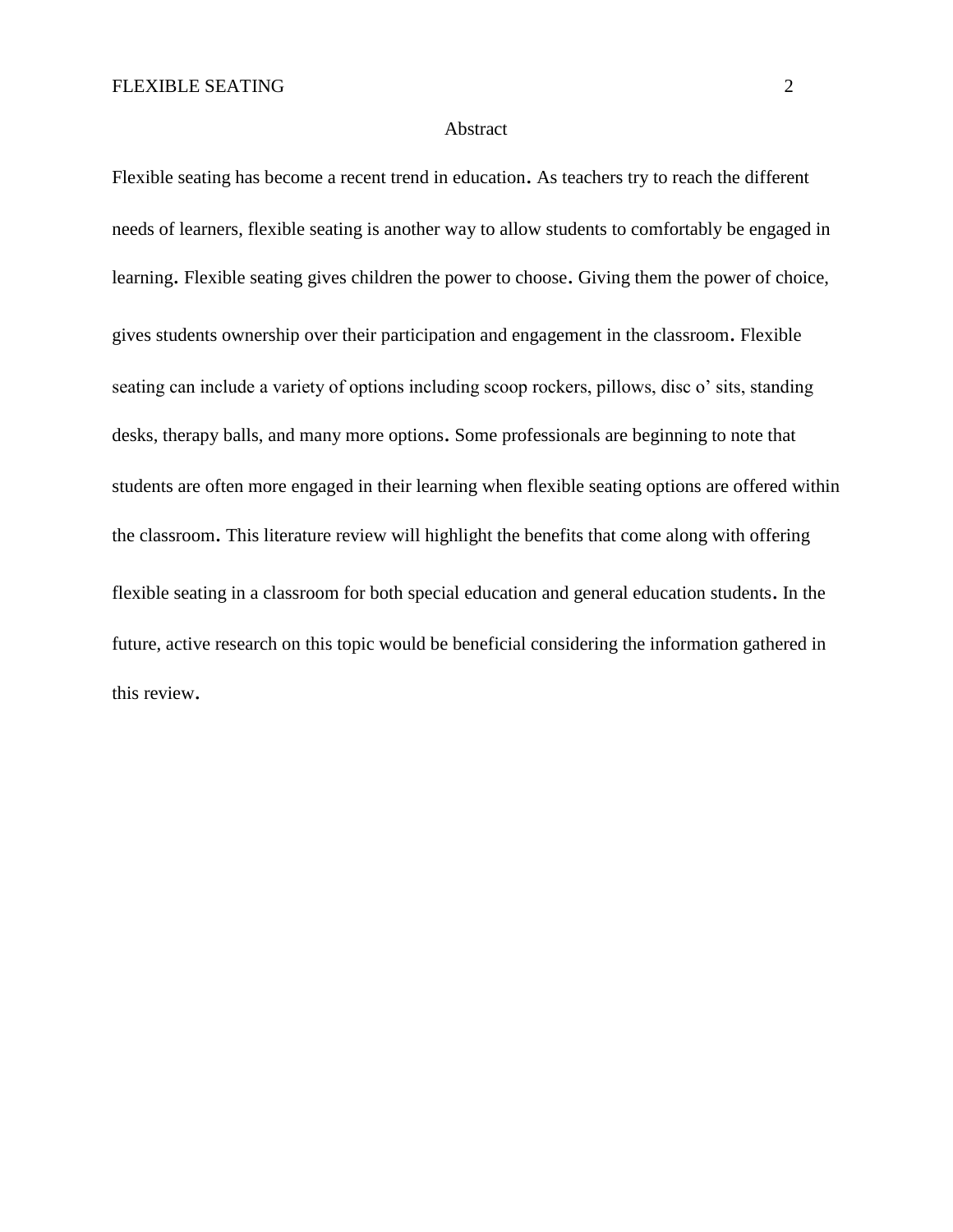# Flexible Seating in the Early Childhood Classroom

There are endless possibilities when it comes to offering flexible seating within a classroom. As teachers, are continuously trying to reach the variety of needs presented within classrooms on a daily basis. Sensory issues that may underlie behavior problems are often ignored or not addressed due to lack of knowledge in assessment and intervention strategies (Schilling, 2004). Many teachers have noticed that students are actively engaged and focused when utilizing flexible seating options within the classroom. Unfortunately, little research has been conducted with Early Childhood as a specific focus. Therefore, the discussion will highlight the benefits of flexible seating in classrooms as a whole.

## **Literature Review**

Many classrooms seating looks like it did several years ago. Teachers expect students to come in and sit at assigned seats all day and be engaged in educational tasks continually. Engagement continues to be a struggle in schools across America. Flexible seating has become a recent trend in education, because it has been found that with flexible seating comes student engagement. When sitting in a coffee shop you see people sitting in a variety of seats happily engaged in their work. Some people choose the traditional chairs and tables; others choose big comfortable chairs (Delzer, 2016). Adults are expected to make decisions and choices for themselves such as where to sit when walking into a room. Often adults choose where they feel most comfortable which varies from person to person and day to day.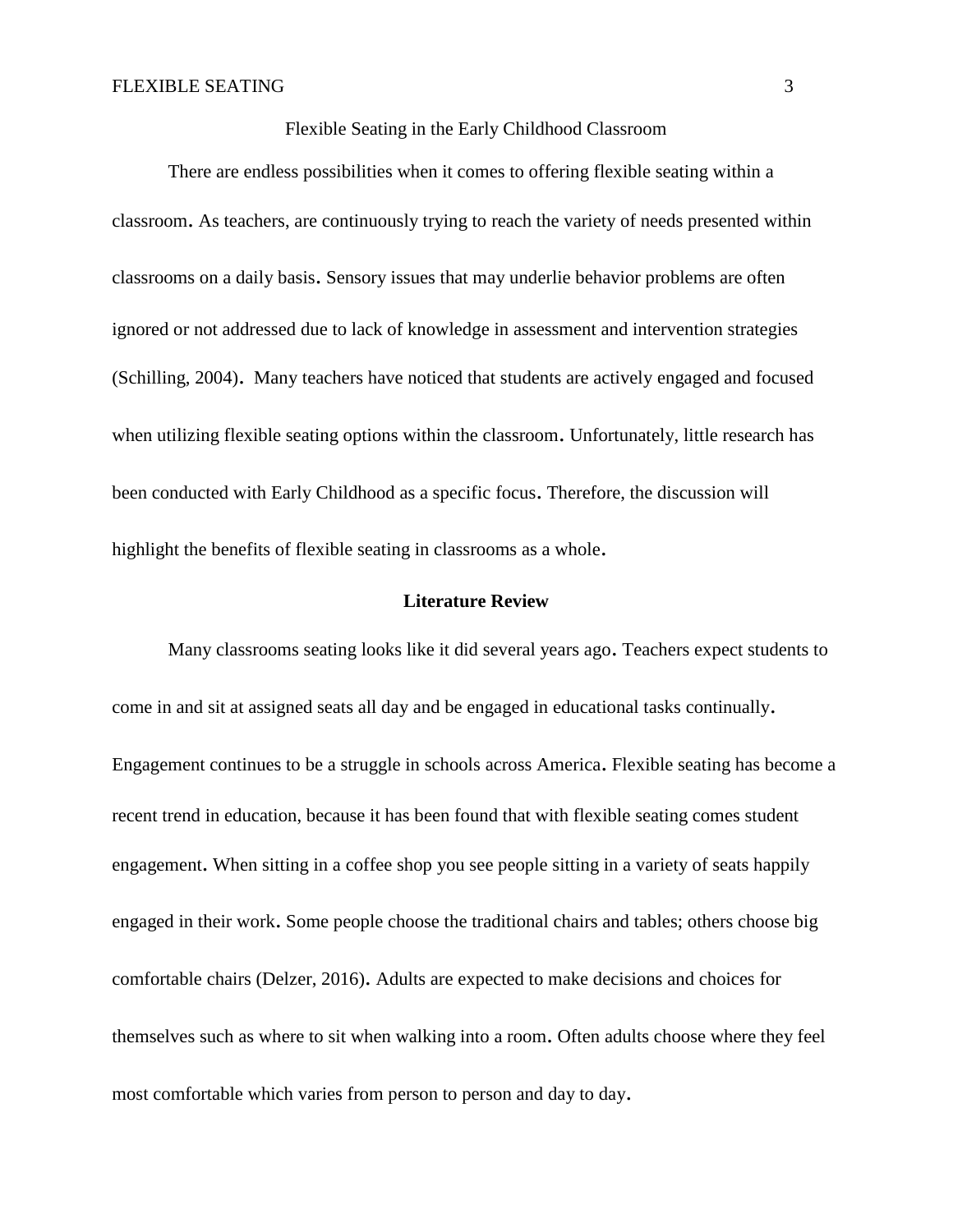Studies on classroom seating suggest that sustained sitting in regular classroom chairs is unhealthy for children's bodies, particularly their backs (Schilling, 2004). Many professionals have found that movement within the classroom increases student engagement. Flexible seating allows a child to have the sensory stimulation desired while completing educational tasks. Simple in-class activities can boost performance. Studies suggest that children who participate in short bouts of physical activity within the classroom have more on-task behavior, with the best improvement seen in students who are least on-task initially (Mahar, 2006). Teachers should encourage students to stand up and move around at least every hour, the impact of even leisurely movement can be profound (Jiminez, 2017). Although flexible seating is a new trend throughout classrooms in the United States. The idea of flexible seating has been around for several years. European schools have been using therapy balls and other types of dynamic seating devices in the classroom as chairs to improve back health since at least 1988 (Schilling, 2004). Some immediate benefits of flexible seating include burning more calories, using up excess energy, improving metabolism, increased motivation and engagement, creating a better oxygen flow to the brain, and improving core strength and overall posture (Dezler, 2016). It is widely known that physical activity is linked to higher academic performance, better health, and improved behavior.

Researchers Beth Pfeiffer, Amy Henry, Stephanie Miller, and Suzie Witherell (2008) set out to study the effectiveness of the Disc 'O' Sit cushion for improving attention to task among students with attention difficulties. The study was conducted among second-grade students, who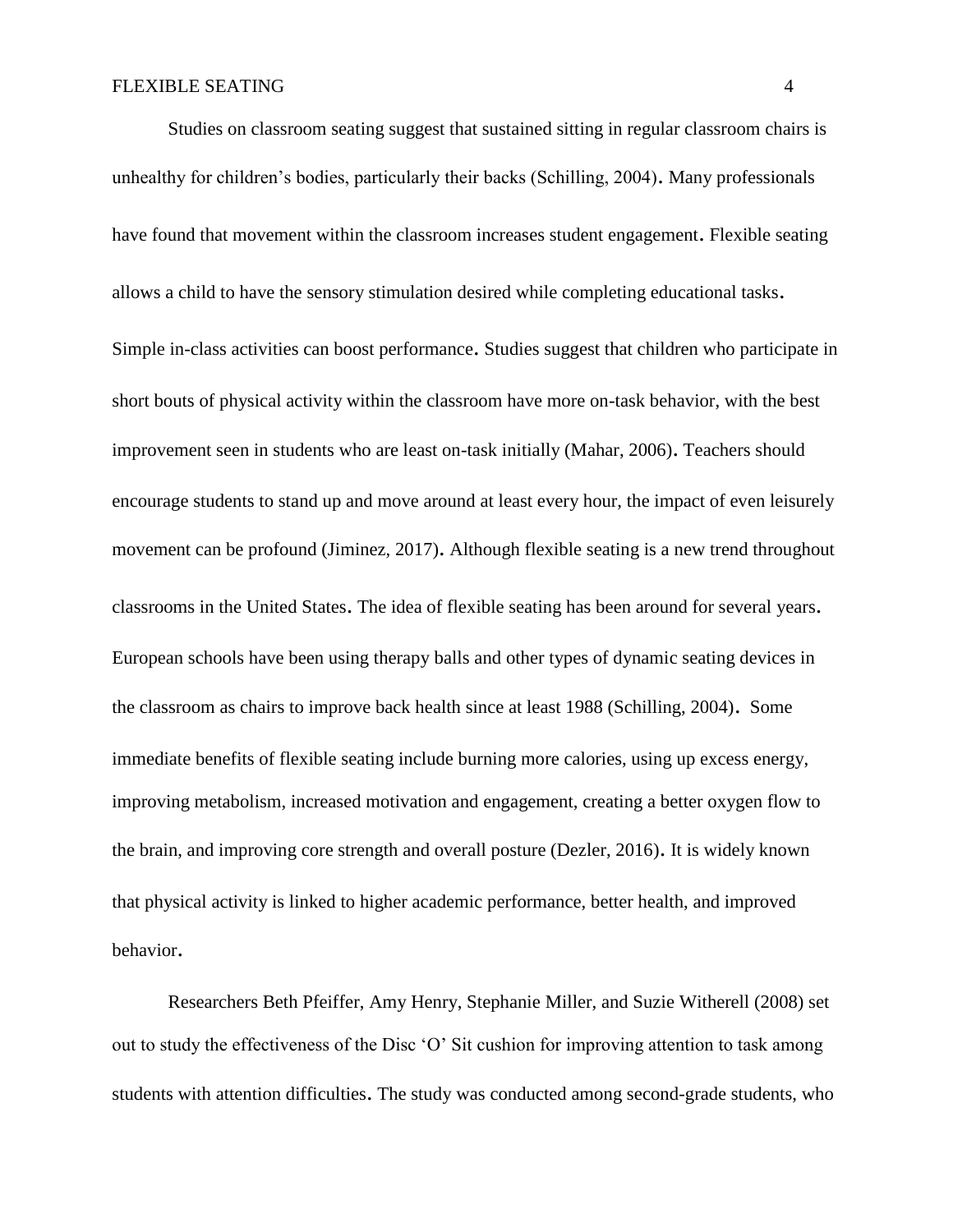demonstrated attention difficulties in the academic setting. The Behavioral Rating Inventory of Executive Function (BRIEF) was completed on each child. The BRIEF consists of two indexes: the behavioral regulation index (BRI) and the metacognition index (MI). The global executive composite (GEC) is the combined score of both indexes. Students who scored 15 or more on the observational forms were identified as having significant attention difficulties. The Disc 'O' Sit cushions were placed on students' regular classroom seat for two hours a day for a two-week period. The researchers anticipated that the Disc 'O' Sit cushion would have a medium sized effect on attention to task. Each student's teacher completed the BRIEF before the study period; answers were based on the student's attention skills for the two-week period just before the study began. After the two-week trial with Disc 'O' Sit cushions for the test group and without for the control group, teachers completed the BRIEF on each student again. The GEC scores of the control group decreased by .85% showing no significant difference in the pretest and posttest mean scores. The GEC scores of the treatment group decreased by 13.33% revealing a significant change in the treatment group pretest to posttest. The results indicated that using a Disc 'O' Sit cushion increased attention to task in second-grade students. The BRIEF showed significantly lower scores after the trial period suggesting that attention to task may improve when using a Disc 'O' Sit cushion with children who have attentional issues in the second grade. Additional research is needed to examine effectiveness of Disc 'O' Sit cushions with increasing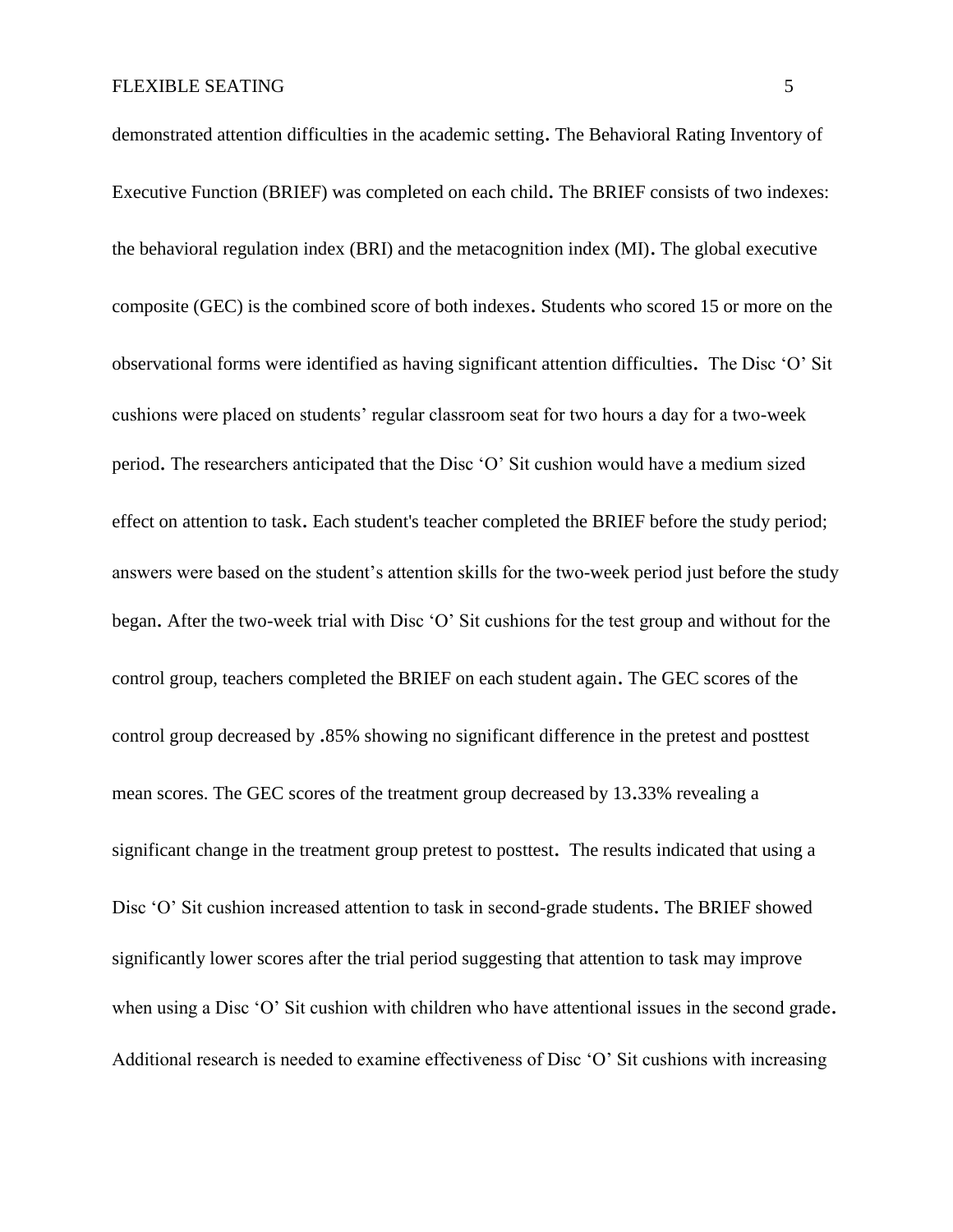attention to task for a wider age range and larger population of students in the school setting (Pfeiffer, 2008).

Caroline Umeda and Jean Deitz (2011) conducted a research study to investigate the effects of therapy cushions on the in-seat and on-task behaviors of two kindergarten students with autism spectrum disorder during math activities. This study found that there were no significant changes in the in-seat or on-task behaviors of either participant with cushion use. Participant ones on-task percentages for the initial baseline never exceeded 50%. After the acclimation phase, the percentages ranged from 20% to 63% in the first intervention phase not indicating any substantial increase to on-task behaviors. Teacher reported that participant one's attention to task appeared better when sitting on the standard classroom chair. Participant two's percentages were low and variable across all phases of the study. However, the teacher did report noticing less backward head turning and less backward tilting of the chair during periods of cushion use. There were not any negative effects of the cushion use reported by the teacher (Umeda & Deitz, 2011).

Students within the classroom do not know life without constant connectivity, Wi-Fi, and a global audience (Dezler, 2016). Teachers must expect students to make choices and solve problems independently. They will not be able to succeed at this if adults are continuously solving problems and making decisions for them as they progress through school. The classroom environment presents a sensory-rich backdrop of noise and movement against which students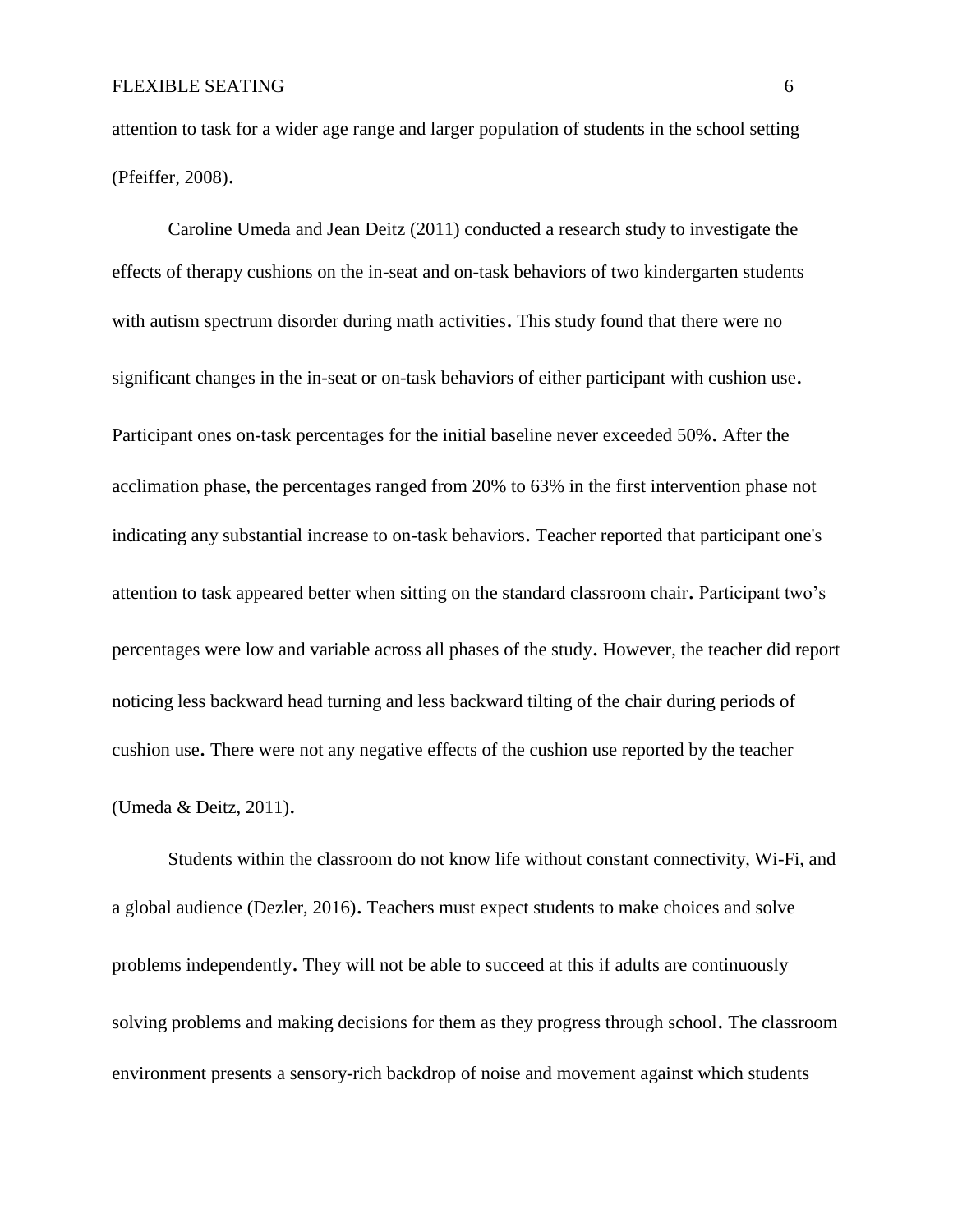must attend to academic activities and routines (Umeda, 2011). With flexible seating, teachers are giving students the opportunity to learn about themselves and choose where they are able to better engage and participate in activities. Instead of directing them to a seat, children are expected to choose a seat that best fits them as an individual.

Engagement is a big concern throughout schools in America. Along with the concern for increasing engagement comes the concern for increasing motivation. Often teachers ask the question, how can I make a child care? Instilling intrinsic motivation into students overnight is not something that is realistic. Intrinsically motivated behaviors are performed out of interest and enjoyment of the activity for its own sake (Stefanou, 2004). Researchers set out to find the effect of autonomy-supportive practices within the classroom. They believed that increased opportunities for student choices would in turn increase intrinsic motivation amongst students. It was found that although choice and decision-making are fundamental, simple choices alone are not enough to engage students in academic tasks (Stefanou, 2004). There is a lack of understanding from a motivational perspective in the educational field. Teachers utilize IQ and standardized testing to measure how well a child should do in the classroom, but often teachers do not get the expected results from their "smartest" kids. Psychologist Angela Duckworth (n.d.), studied adults and kids in a variety of settings trying to find out who was successful and why. In each of the different situations one characteristic stood out as a predictor of success, it was grit.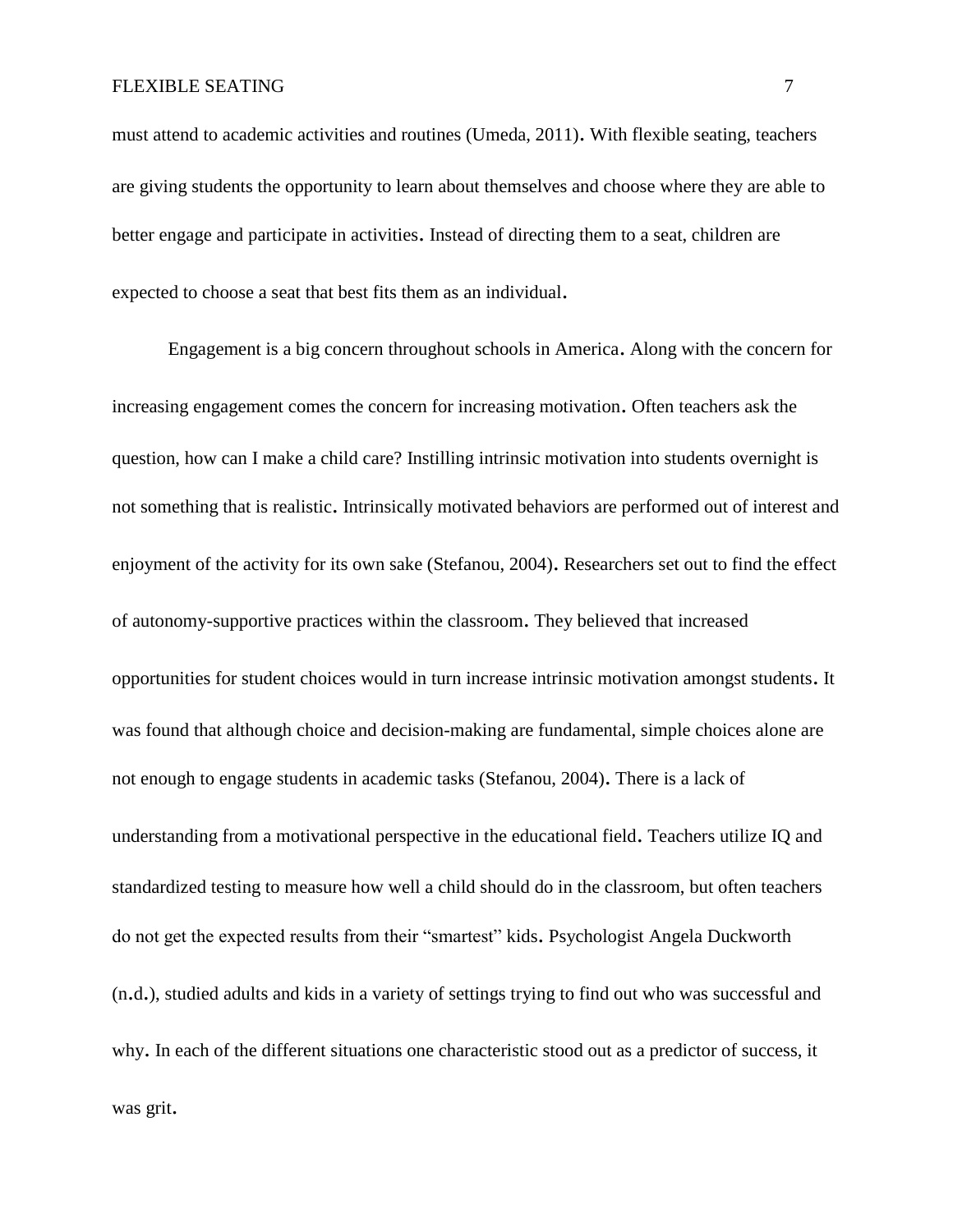Grit is passion and perseverance for very long-term goals. Grit is having stamina. Grit is sticking with your future, day in, day out, not just for the week, not just for the month, but for years, and working really hard to make that future a reality. Grit is living life like it's a marathon, not a sprint (Duckworth, n.d., 3:01).

Studies found that grittier kids were significantly more likely to graduate. It is unfortunate that science knows very little about grit and how to build it among students. The more information that is found on the topic the more grit we can instill in students.

Often seating arrangements are put into place within the classroom to lower disruptive behavior from students. When self-selecting seats students often sit near other students that they enjoy "socializing" with outside of school.

Completing schoolwork is a potentially high-effort response with potentially low-rate and poor-quality reinforcers, which often are delayed. Schoolwork also is in competition with disruptive behavior, which is a potentially low-effort response that can gain immediate access to a high-quality reinforcer (i.e., peer attention) (Bicard, 2012, p.407).

In the study by Bicard et al. (2012) teacher versus student seat selections were investigated. The study found that during group seating, disruptive behavior increased by 198% when students chose seats (1.31 per minute) compared to when teachers selected seats (0.44 per minute). During individual seating disruptive behavior increased by 210% when students selected seats (0.65 per minute) compared to when teachers selected seats (0.21 per minute). This research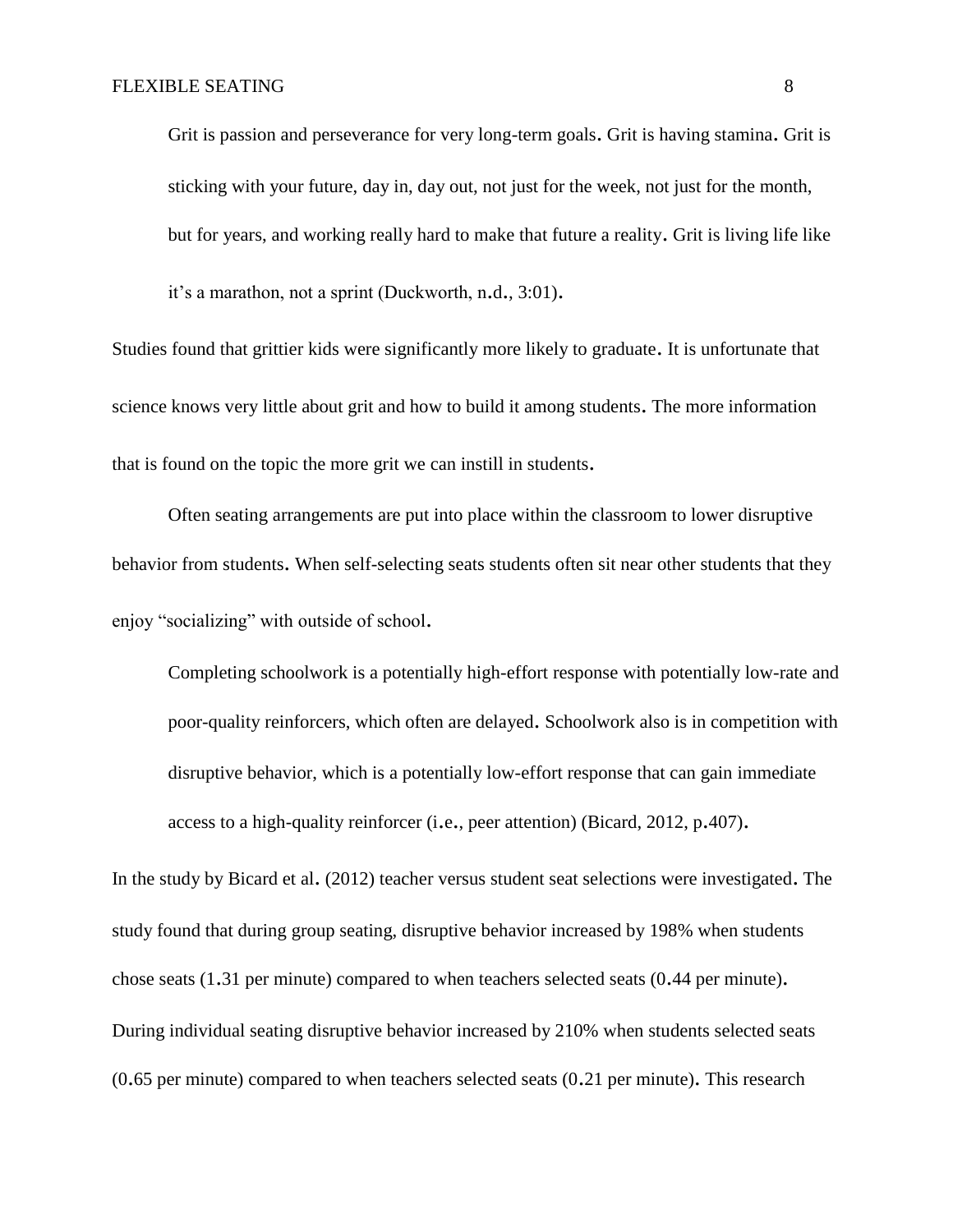showed that within group and individual seating arrangements, disruptive behavior occurred drastically less when the teacher selected the students' seats (Bicard, 2012). Through this study, the importance of clear boundaries with flexible seating is made clear. When allowing students to choose their seats clear expectations must be laid out. Students must also know that you reserve the right to move them at any time if they are not fully engaged and able to work in their self-selected spot (Dezler, 2016).

Researchers Rachel Wannarka and Kathy Ruhl (2008) conducted research to determine the importance of classroom seating arrangements. Seating arrangements have the potential to help prevent problem behavior that decrease student attention. Researchers Wannarka and Ruhl (2008) searched two educational databases and one psychological database. Moore and Glynn (1984) found that a student's location in the classroom is related to the number of questions received from the teacher. In addition, Granstrom (1996), not surprisingly, found that students at the back of the classroom tend to interact with each other more frequently than those seated at the front, potentially adversely affecting their attention to the task (Wannarka, 2008).

Results of the synthesis suggest that dependent on the academic task should dictate the seating arrangement. Teachers that want to maximize on-task behavior during independent work should utilize rows. When brainstorming is desired clustered desks or semi-circles, should be utilized. They found that there was not one single classroom seating arrangement that promotes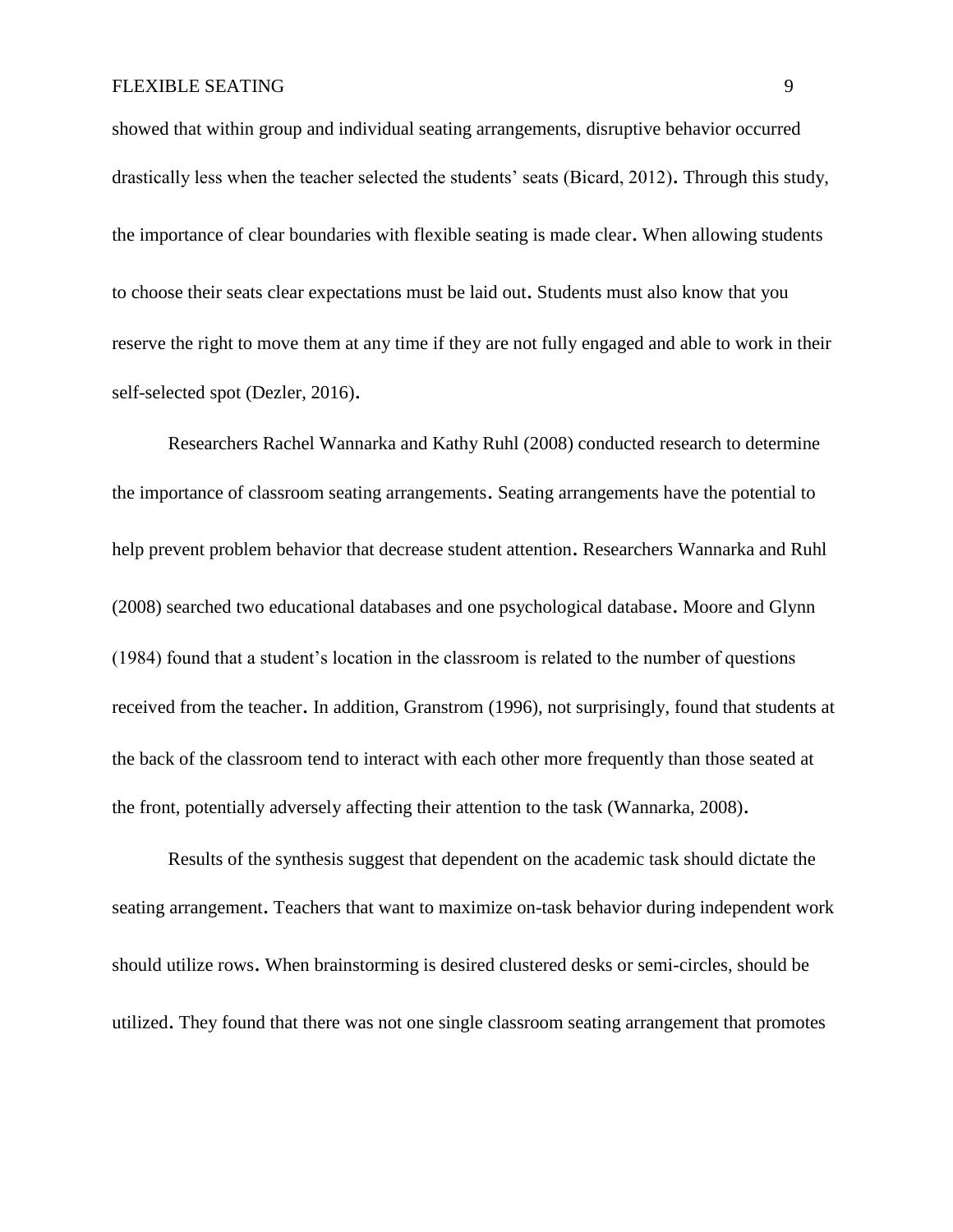positive behavior for all tasks. The available research has found that whether the task is interactive or independent should help a teacher decide the arrangement.

Researchers Fernandes, Huang and Rinaldo (2011) have found that the overall comfort level of a classroom environment plays a factor in student achievement and success. When students feel that, their classroom environment is pleasant and comfortable they generally demonstrate an increase in participation. The increase in participation among these students then leads to higher achievement. It was also found that different seating arrangements foster different social interaction opportunities. As stated in other studies, it was found that nonlinear seating arrangements often allow for more social interaction between students and students and teachers. Using rows and columns may increase on-task behavior when working on independent task, but will decrease student communication.

Many things may affect a student's seat of choice within a classroom. It is found that a student who sits in the center front of the room is often more engaged and eager to learn, but many things may cause the student to choose a specific seat. They may feel social pressure to join a group or late arrival to class may leave them selecting an undesirable seat option. No matter what seating arrangement is offered within a classroom where a student sits will affect the resources available and the overall learning experience the student is exposed to (Fernandes, 2011).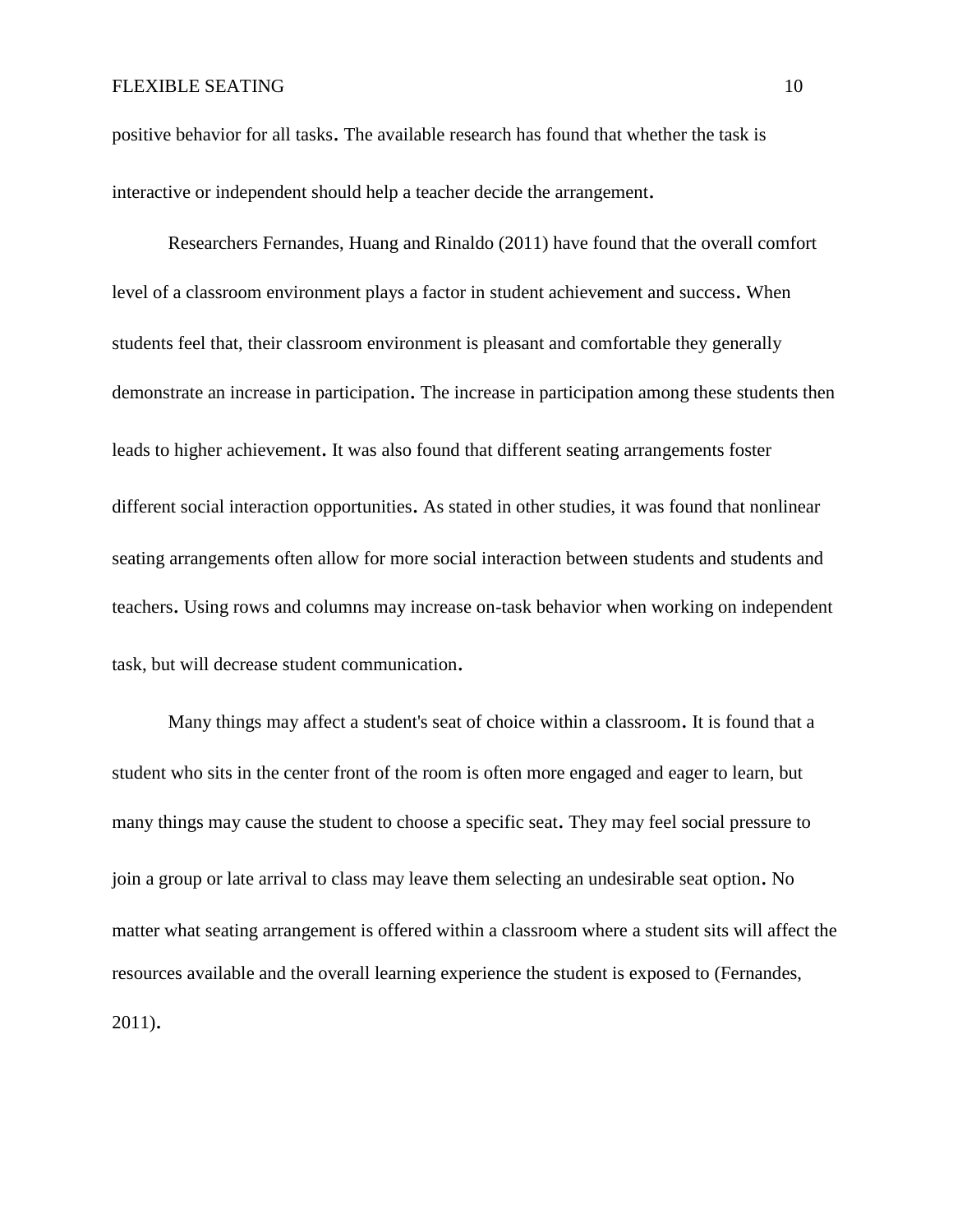As a professional, the author has tried variations of flexible seating within their early childhood classroom. In the authors classroom the following options are offered for seating: scoop rockers, sit spots, stools, floor pillows, and yoga balls. Using flexible seating the author has found that students are more engaged in their learning experiences. Students that typically are inattentive to tasks are able to attend to tasks for longer periods when sitting in a self-selected seat. By allowing students to choose their own seats, they are able to ensure that the seat provides them with the desired sensory experience. The students in the author's room consist of a combination of special education and general education students. The author has seen the benefits of increased attention to task among all students. The benefit with flexible seating is there is an option that suits each child's needs. When implementing flexible seating it is important to establish clear boundaries so that students understand what the expectations are. Within the author's classroom each seating option is introduced to students explaining how they are to be used. After each option was introduced to the students, each child tried every seating option so they could learn and understand how their body reacted to each seat. This allows the children to learn about themselves and find the best option for them. Each child typically has a favorite spot and seating option, but they also like to switch it up and change seats. Students are allowed to change seats as long as they are actively engaged in our learning experiences and are not causing a distraction for other students. At the preschool level, flexible seating looks slightly different from other grade levels. Most of our instruction in preschool is whole group or small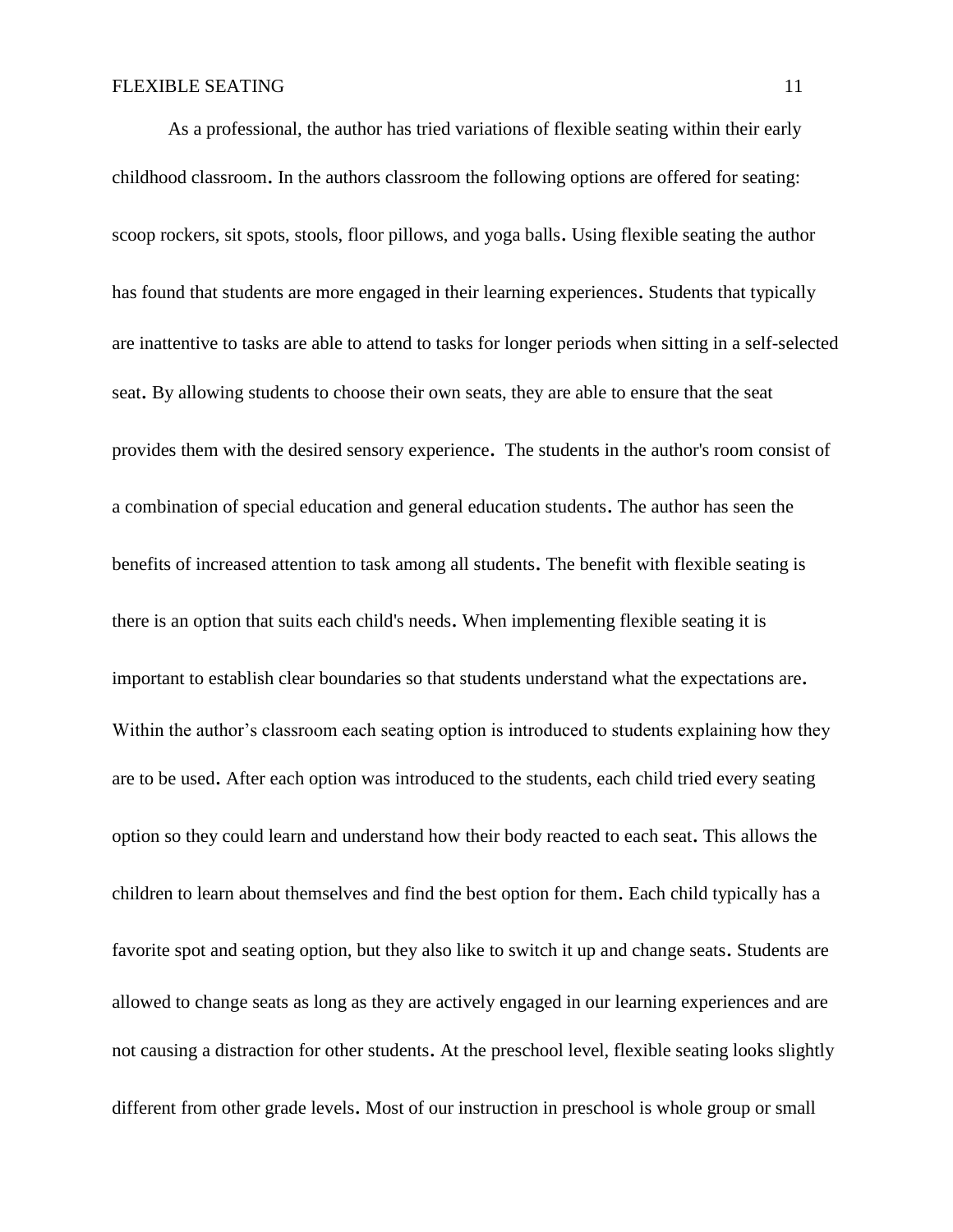group instruction. During whole group instruction, students select their seats and bring them to our "meeting area" at the front of our room. Students also move their seats with them during small group instruction to each station in the Daily 3 rotation. Flexible seating has transformed my room and allowed the students to have the opportunities to make choices that affect their educational experience.

In conclusion, flexible seating in the classroom can help increase engagement and motivation amongst students. Flexible seating has the immediate benefits of burning more calories, using up excess energy, improving metabolism, increased motivation and engagement, creating a better oxygen flow to the brain, and improving core strength and overall posture. Through the combination of utilizing seating arrangements and flexible seating within the classroom, teachers are able to lower disruptive behavior and increase attention to tasks. Seating options within the classroom is one variable in students learning that the teachers have control over. Flexible seating provides students with the power of choice. Giving students the power of choice, gives students ownership over their participation and engagement in the classroom.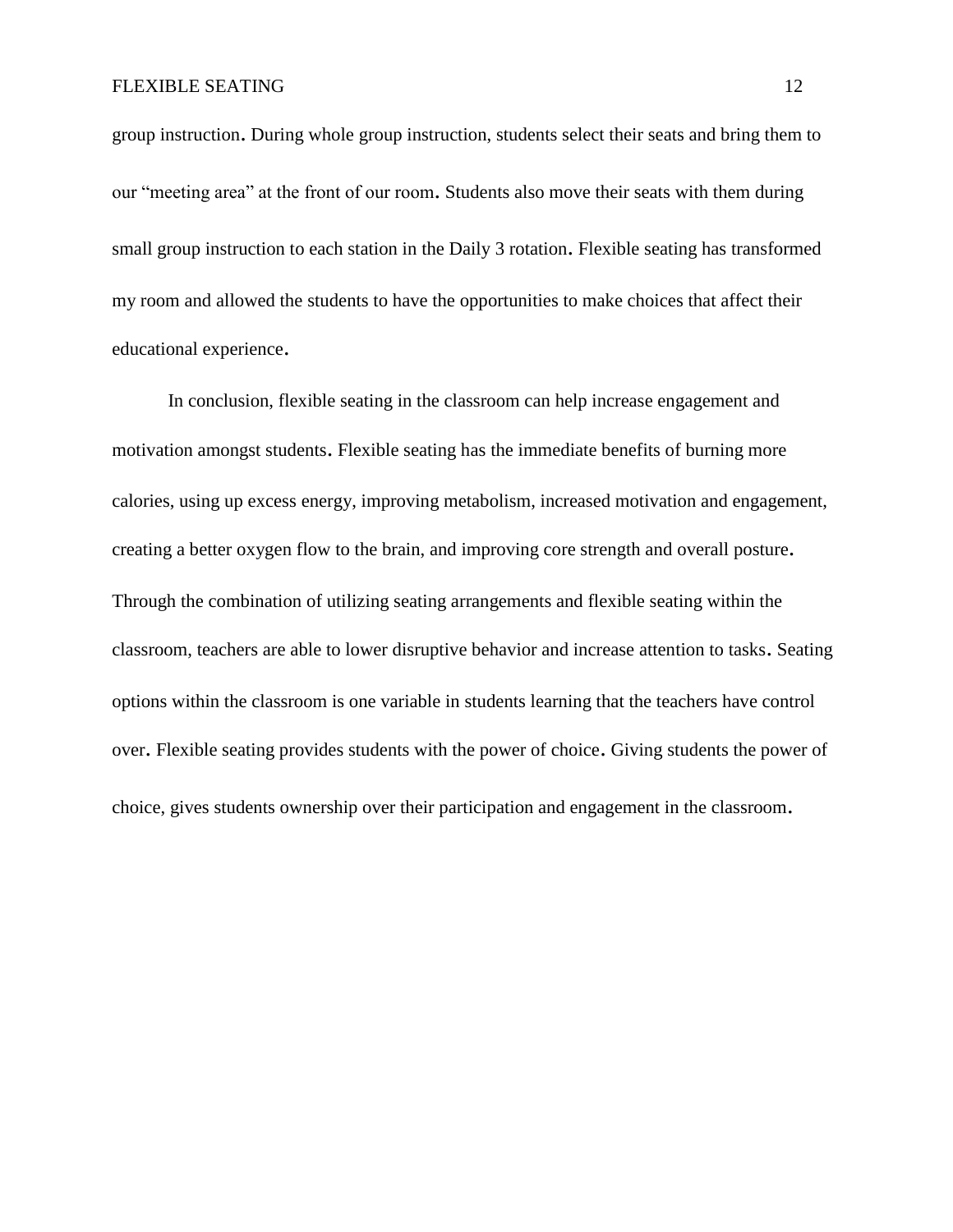#### References

Bicard, D., Ervin, A., Bicard, S., & Baylot-Casey, L. (2012). Differential effects of seating arrangements on disruptive behavior of fifth grade students during independent seatwork. *Journal of Applied Behavior Analysis, 45(2),* 407-411.

Delzer, K. (2016, April 22). Flexible seating and student-centered classroom redesign.

https://www.edutopia.org/blog/flexible-seating-student-centered-classroom-kayla-delzer

- Duckworth, A. L. (n.d.) Retrieved July 18, 2017, from https://www.ted.com/talks/angels\_lee\_ duckworth\_grit\_the\_power\_of\_passion\_and\_perserverance.
- Fernandes, A.C., Huang, J., Rinaldo, V. (2011). Does where a student sits really matter? The impact of seating locations on student classroom learning. *International Journal of Applied Educational Studies,* 10(1), 66.
- Jimenez, Y. C. (2017). Flexible and alternative seating in classrooms. Retrieved July 08, 2017, from https://jae.adventist.org/en/2017.1.7.
- Mahar, M. T., Murphy, S. K., Rowe, D. A., Golden, J., Shields, T., & Raedeke, T. D. (2006). Effects of a classroom-based physical activity program on physical activity and on on-task behavior in elementary school children. *Medicine & Science in Sports & Exercise, 38* (Supplement).

Pfeiffer, B., Henry, A., Miller, S., & Witherell, S. (2008). Effectiveness of disc 'o' sit cushions